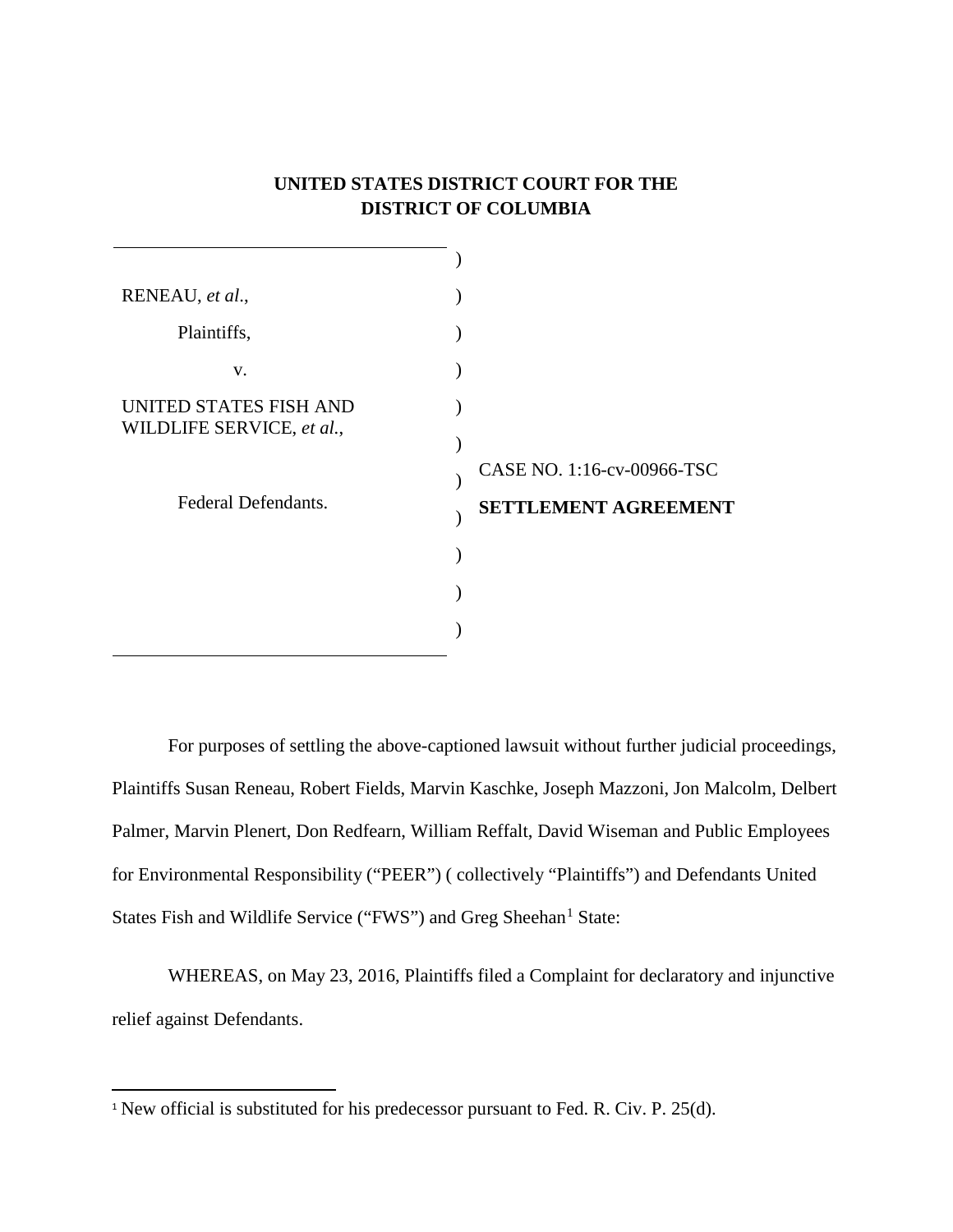WHEREAS, Plaintiffs' Complaint challenges FWS' alleged failure to conduct a Legislative Environmental Impact Statement under the National Environmental Policy Act ("NEPA") for a legislative proposal submitted to Congress for the transfer of the National Bison Range. Additionally, Plaintiffs challenge FWS' failure to complete a Comprehensive Conservation Plan ("CCP") for the National Bison Range pursuant to the National Wildlife Refuge System Improvement Act ("NWRS Improvement Act").

WHEREAS, Plaintiffs and Defendants (collectively the "Settling Parties"), through their authorized representatives, and without any admission or final adjudication of issues relating to Plaintiffs' claims, have reached a settlement of the above-captioned litigation, as set forth in this Settlement Agreement.

THEREFORE, the Settling Parties hereby stipulate and agree to the following terms in settlement of any and all claims relating in any way to the above-captioned litigation:

1. This Agreement has no precedential value and shall not be used as evidence in any other proceeding.

2. The Settling Parties agree that the above-captioned case should be dismissed without prejudice and that the Settling Parties shall file with the District Court a joint motion for dismissal of this action pursuant to Federal Rule of Civil Procedure 41(a)(1)(A)(ii) that attaches this Settlement Agreement. Notwithstanding this dismissal, the parties request that the court retain jurisdiction over this matter solely to enforce the terms of this Settlement Agreement. *See Kokkonen v. Guardian Life Ins. Co.*, 511 U.S. 375 (1994). If the District Court does not grant the motion to dismiss the above-captioned case, this Agreement will be void and the Settling Parties will have no further obligations under this Agreement.

2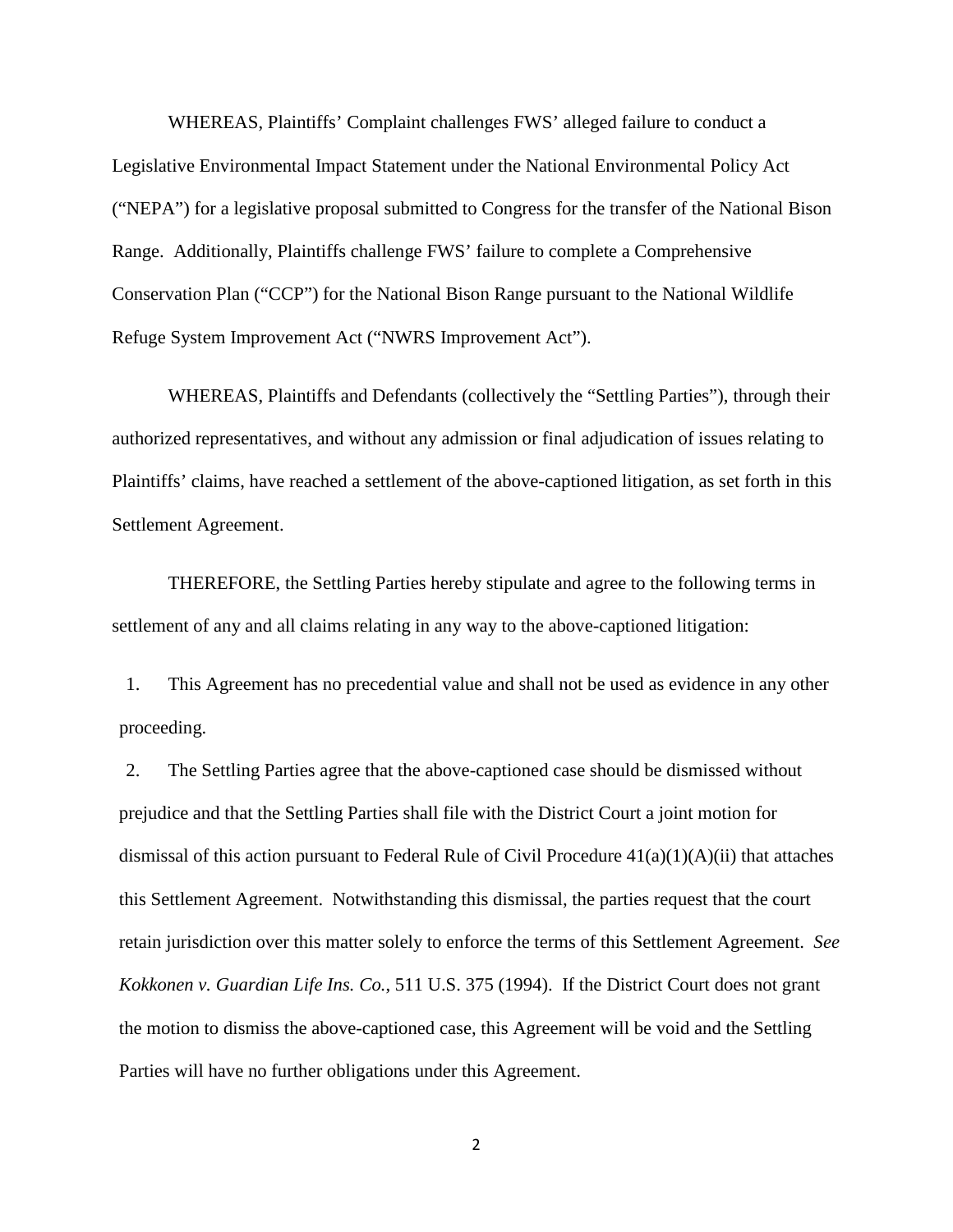3. The Settling Parties agree that the joint motion will request dismissal pursuant to the terms of this Settlement Agreement.

- 4. FWS agrees it will:
	- a. Prepare a CCP for the National Bison Range pursuant to the guidance contained in the FWS Manual, which is currently set forth in 602 FW 3.
	- b. Prepare an Environmental Impact Statement on the CCP pursuant to NEPA and its implementing regulations.
	- c. Complete a draft CCP and draft NEPA document by July 31, 2022.
	- d. Complete a final CCP and a final NEPA document by January 31, 2023.
	- e. FWS will create a webpage for the CCP and EIS for the Bison Range. On the webpage, FWS will assign dates for completion of the steps for preparation of a CCP and NEPA compliance set out in the FWS Manual, 602 FW 3. FWS will also report on that webpage any updates related to the completion of the CCP and NEPA documents. If any interim deadlines for the steps set out in the FWS manual are delayed longer than 60 days, FWS will post an explanation of the reason for the delay and of its plans to complete that step with an estimated date of completion.

5. Plaintiffs shall consult in writing with Defendants about any delays in the completion of the CCP and NEPA Document or alleged breaches of this agreement prior to filing a new lawsuit regarding the progress of the CCP or NEPA processes. Plaintiffs shall then give Defendants 30 days to cure any delay or breach.

6. FWS agrees to pay PEER \$50,000 in full settlement of all Plaintiffs' claims under any authority for attorneys' fees, costs, and expenses, including expenses for experts, included in the above-captioned litigation. All payments will be made by electronic funds transfer to PEER, or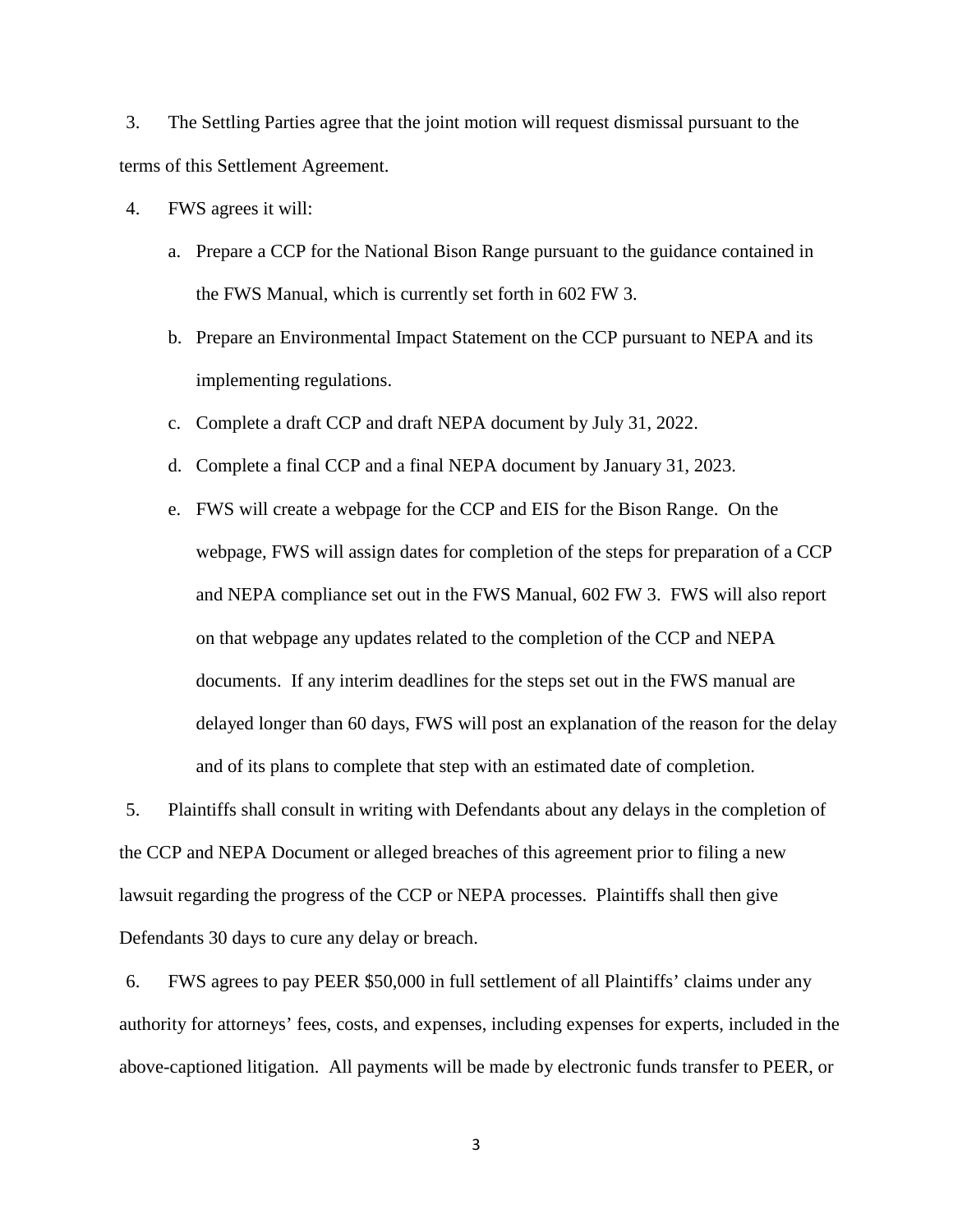on behalf of the organization, to a client trust account fund maintained by counsel for PEER. PEER shall, within twenty-one days after the filing of this Agreement, designate the account to which the payments are to be made by providing the following information necessary for Defendants to process the disbursements: the account holder's name, address, the bank account number, the account type, the bank routing number ("RTN"), and PEER's tax identification number. Payment to PEER shall be made within 30 days of PEER's provision of the electronic transfer information to the FWS.

7. Nothing in this Settlement Agreement shall be construed to require the Defendants to take any action inconsistent with applicable federal, state, or local law.

8. No provision of this Agreement shall be interpreted as or constitute a commitment or requirement that Defendants obligate or pay funds in violation of the Anti-Deficiency Act, 31 U.S.C. § 1341, or any other law or regulation.

9. Nothing in this Settlement Agreement shall be interpreted as imposing obligations on any federal agency that is not a signatory to the Agreement.

10. The undersigned representatives of each party certify that they are full authorized by the parties they represent to execute this agreement.

## IT IS HEREBY AGREED.